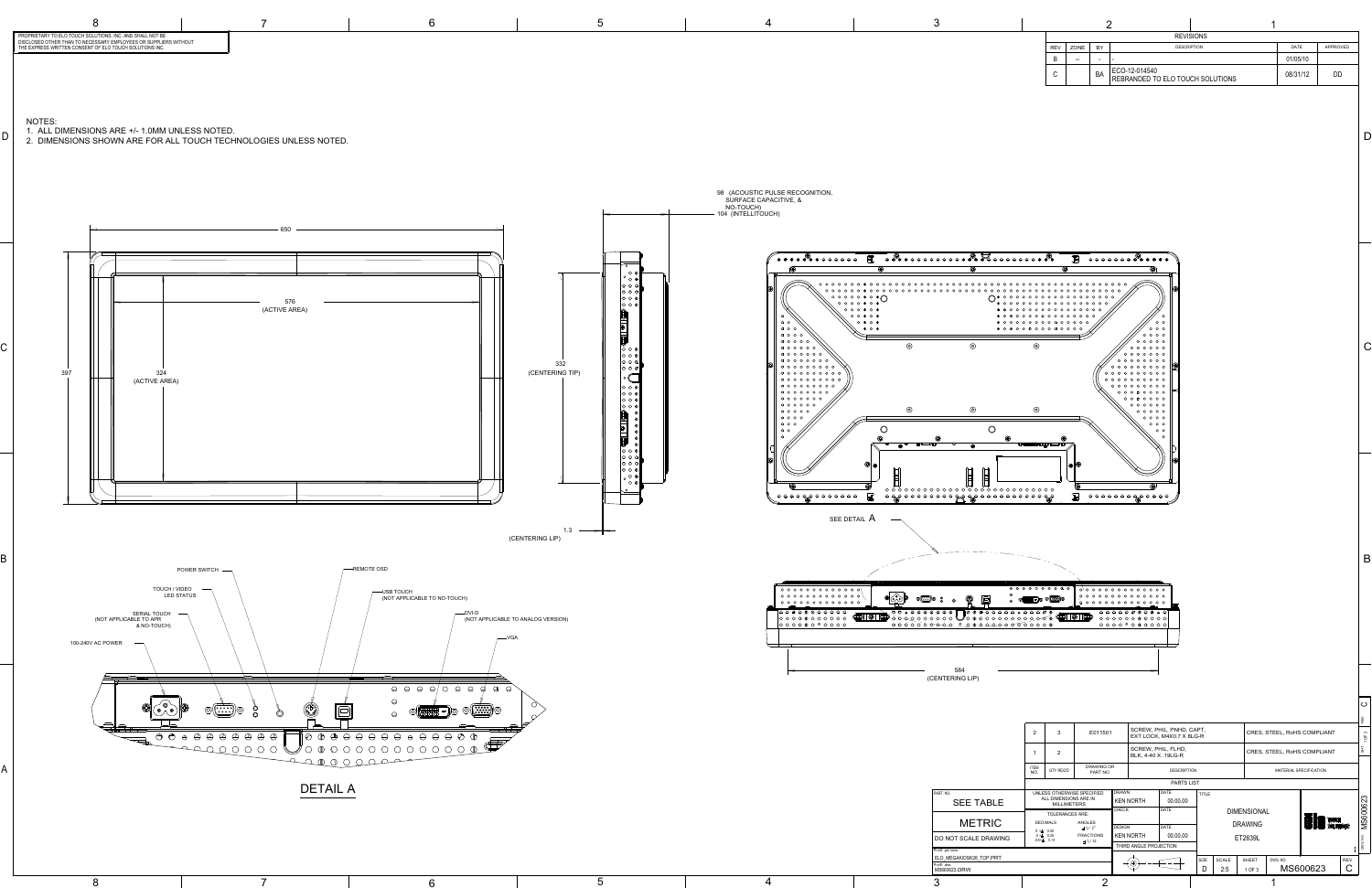B

ပ

A

8

B

7 6 5

C

D.

C

D

M4 THREAD MAX. SCREW DEPTH = 5mm 12X



| ⊖ ⊖ ⊕ ⊖ <b>⊕</b> ⊕ ⊖ ⊖ ⊖ ⊖<br>$\overline{\text{O}}$ (c)<br>$\bigoplus$<br>$ \circledast $<br>$\bigoplus$<br>0 0 0 0 0 0 0 0 0 0 0<br>$^{\circ}$ 0 0 0 0 0 0 0 0 0 $^{\circ}$<br>$\sqrt[3]{\text{O} \cdot \text{O} \cdot \text{O} \cdot \text{O} \cdot \text{O} \cdot \text{O} \cdot \text{O} \cdot \text{O} \cdot \text{O} \cdot \text{O} \cdot \text{O} \cdot \text{O} \cdot \text{O} \cdot \text{O} \cdot \text{O} \cdot \text{O} \cdot \text{O} \cdot \text{O} \cdot \text{O} \cdot \text{O} \cdot \text{O} \cdot \text{O} \cdot \text{O} \cdot \text{O} \cdot \text{O} \cdot \text{O} \cdot \text{O} \cdot \text{O} \cdot \text{O} \cdot \text{O} \cdot \text{O}$<br>  0 0 0 0 <b>0</b> 0 <sup>0</sup> 0 0 0 0 0<br>262 | ⊖<br>@( <u>{:::})</u> @<br>$\boxminus$<br>0( <b>http:-)</b> 0 0 ([…])0<br>$\circledcirc$<br>⊚<br>♤<br>${\color{red}\texttt{0}}{\color{red}\texttt{0}}{\color{red}\texttt{0}}{\color{red}\texttt{0}}{\color{red}\texttt{0}}{\color{red}\texttt{0}}{\color{red}\texttt{0}}{\color{red}\texttt{0}}{\color{red}\texttt{0}}{\color{red}\texttt{0}}{\color{red}\texttt{0}}{\color{red}\texttt{0}}{\color{red}\texttt{0}}{\color{red}\texttt{0}}{\color{red}\texttt{0}}{\color{red}\texttt{0}}$ |  |
|-----------------------------------------------------------------------------------------------------------------------------------------------------------------------------------------------------------------------------------------------------------------------------------------------------------------------------------------------------------------------------------------------------------------------------------------------------------------------------------------------------------------------------------------------------------------------------------------------------------------------------------------------------------------------------------------------------------------------------|------------------------------------------------------------------------------------------------------------------------------------------------------------------------------------------------------------------------------------------------------------------------------------------------------------------------------------------------------------------------------------------------------------------------------------------------------------------------------------------|--|
|                                                                                                                                                                                                                                                                                                                                                                                                                                                                                                                                                                                                                                                                                                                             | $\Theta \Theta \Theta \Theta \Theta \Phi \Phi \Phi \Theta \Theta \Theta$                                                                                                                                                                                                                                                                                                                                                                                                                 |  |
|                                                                                                                                                                                                                                                                                                                                                                                                                                                                                                                                                                                                                                                                                                                             |                                                                                                                                                                                                                                                                                                                                                                                                                                                                                          |  |
| 484<br>═                                                                                                                                                                                                                                                                                                                                                                                                                                                                                                                                                                                                                                                                                                                    | 83                                                                                                                                                                                                                                                                                                                                                                                                                                                                                       |  |



| LUTIONS, INC. AND SHALL NOT BE<br>ESSARY EMPLOYEES OR SUPPLIERS WITHOUT<br>' OF ELO TOUCH SOLUTIONS INC. |  |  | <b>REVISIONS</b> |                       |
|----------------------------------------------------------------------------------------------------------|--|--|------------------|-----------------------|
|                                                                                                          |  |  |                  | APPROVED<br>DATE      |
|                                                                                                          |  |  | <b>SHF</b>       | 08/31/12<br>nn.<br>◡◡ |

|                                                                   |                               | 2                  | 3                                           | E011501                         |              |                        | SCREW, PHIL, PNHD, CAPT,                  |              |       |                    |          | CRES, STEEL, RoHS COMPLIANT   |             |                 |
|-------------------------------------------------------------------|-------------------------------|--------------------|---------------------------------------------|---------------------------------|--------------|------------------------|-------------------------------------------|--------------|-------|--------------------|----------|-------------------------------|-------------|-----------------|
|                                                                   |                               |                    |                                             |                                 |              |                        | EXT LOCK, M4X0.7 X 8LG-R                  |              |       |                    |          |                               |             |                 |
|                                                                   |                               |                    | $\overline{2}$                              |                                 |              |                        | SCREW, PHIL, FLHD,<br>BLK, 4-40 X .19LG-R |              |       |                    |          | CRES, STEEL, RoHS COMPLIANT   |             |                 |
| $0 0 0 0 0 0 0 0 0$<br>$0 0 0 0 0 0 0 0 0$<br>$0 0 0 0 0 0 0 0 0$ |                               | <b>ITEM</b><br>NO. | QTY REQ'D                                   | <b>DRAWING OR</b><br>PART NO.   |              |                        | <b>DESCRIPTION</b>                        |              |       |                    |          | <b>MATERIAL SPECIFICATION</b> |             |                 |
| ر ک<br>$\Theta \Theta \Theta \Phi \Phi \Theta \Theta \Theta$      |                               |                    |                                             |                                 |              |                        | PARTS LIST                                |              |       |                    |          |                               |             |                 |
| $\circ \circ \circ \circ \circ \circ \circ \circ$                 | PART. NO.<br><b>SEE TABLE</b> |                    | ALL DIMENSIONS ARE IN<br><b>MILLIMETERS</b> | UNLESS OTHERWISE SPECIFIED      | <b>DRAWN</b> | <b>KEN NORTH</b>       | DATE<br>00.00.00                          | <b>TITLE</b> |       |                    |          |                               |             |                 |
|                                                                   |                               |                    | <b>TOLERANCES ARE:</b>                      |                                 | CHECK        |                        | DATE                                      |              |       | <b>DIMENSIONAL</b> |          |                               |             | <b>MS600623</b> |
|                                                                   | <b>METRIC</b>                 |                    | <b>DECIMALS</b>                             | ANGLES<br>$\pm$ 1/ 2 $^{\circ}$ | DESIGN       |                        | DATE                                      |              |       | <b>DRAWING</b>     |          | <b>EIO</b> TOUCH              |             |                 |
| $\Rightarrow$                                                     | DO NOT SCALE DRAWING          |                    | $X = 0.50$<br>$X = 0.25$<br>$XX = \pm 0.13$ | <b>FRACTIONS</b><br>$\pm$ 1/32  |              | <b>KEN NORTH</b>       | 00.00.00                                  |              |       | ET2639L            |          |                               |             |                 |
| 83                                                                | Pro/E .prt/.asm:              |                    |                                             |                                 |              | THIRD ANGLE PROJECTION |                                           |              |       |                    |          |                               |             | DWG. NO.        |
|                                                                   | ELO MEGAKIOSK26 TOP.PRT       |                    |                                             |                                 |              |                        |                                           | SIZE         | SCALE | SHEET              | DWG. NO. |                               | <b>REV</b>  |                 |
|                                                                   | Pro/E .drw:<br>MS600623.DRW   |                    |                                             |                                 |              |                        |                                           | D            | 2:5   | 2 OF 3             |          | MS600623                      | $\mathsf C$ |                 |
| 4                                                                 | 3                             |                    |                                             | Ω                               |              |                        |                                           |              |       |                    |          |                               |             |                 |



| PROPRIETARY TO ELO TOUCH SOLUTIONS. INC. AND SHALL NOT BE        |  |
|------------------------------------------------------------------|--|
| DISCLOSED OTHER THAN TO NECESSARY EMPLOYEES OR SUPPLIERS WITHOUT |  |
| THE EXPRESS WRITTEN CONSENT OF ELO TOUCH SOLUTIONS INC.          |  |



SIDE MOUNT, HORIZONTAL

SIDE MOUNT, HORIZONTAL